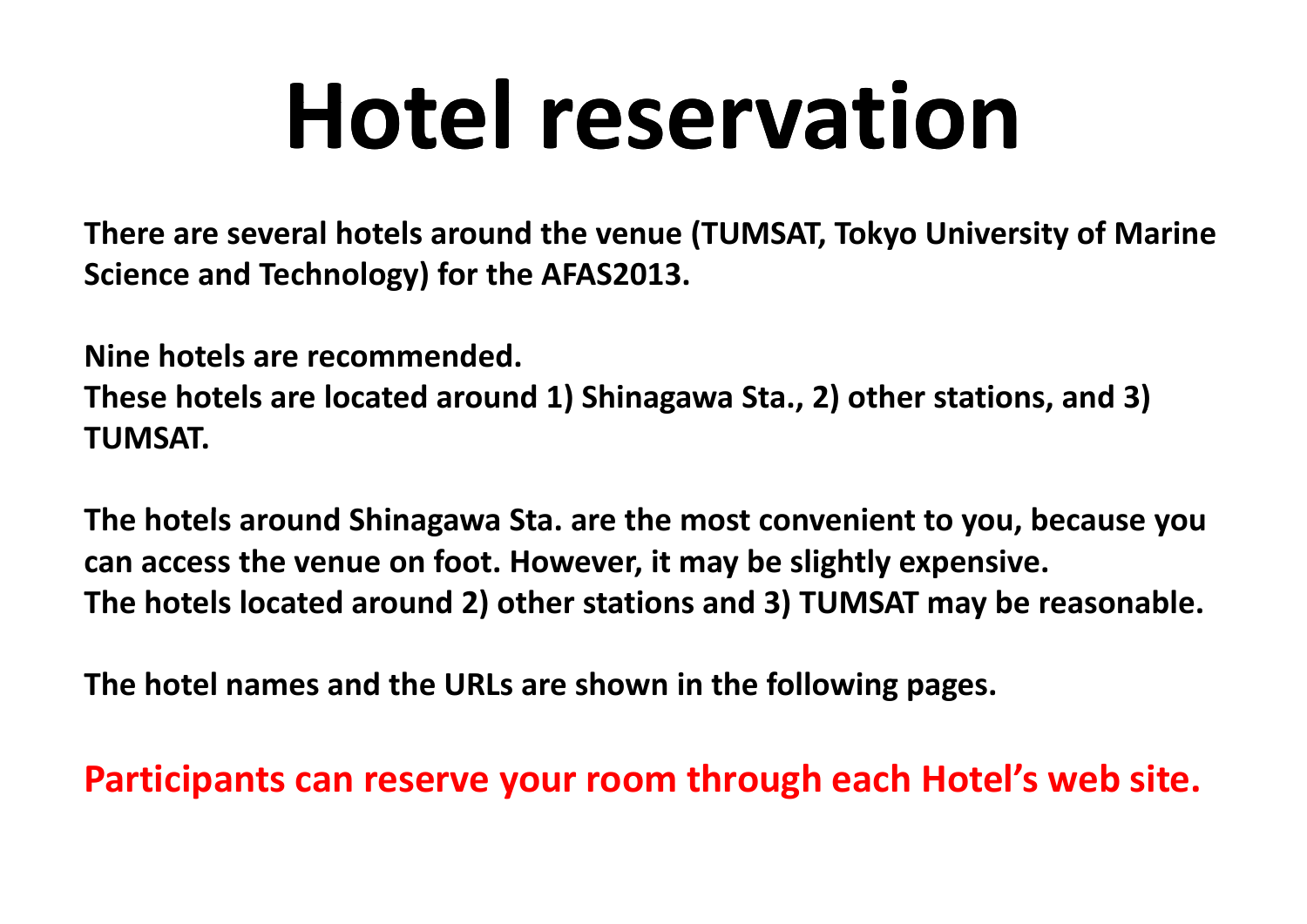#### **From Shinagawa Sta. to TUMSAT**

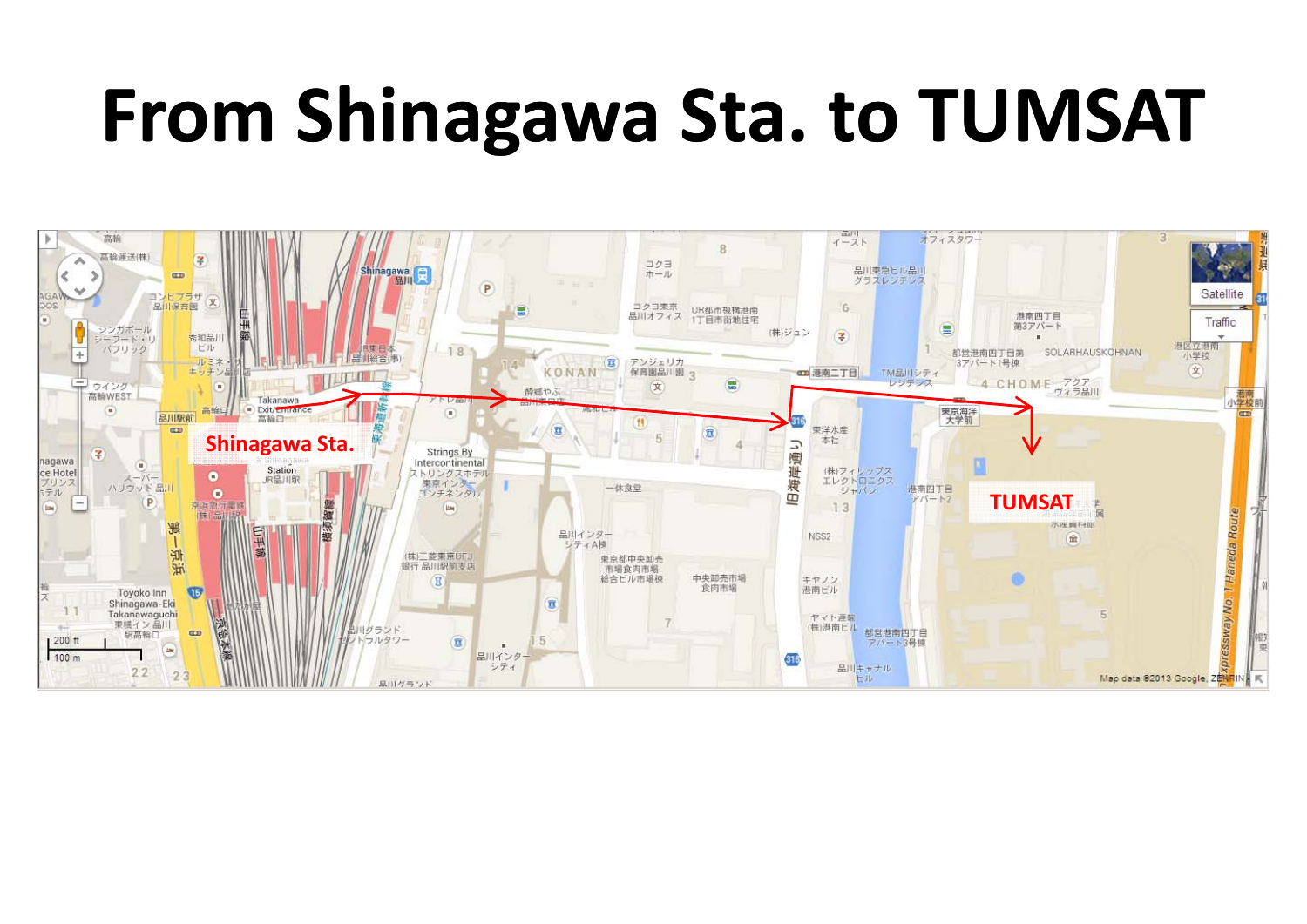### **1) Hotels around Shinagawa Sta.**

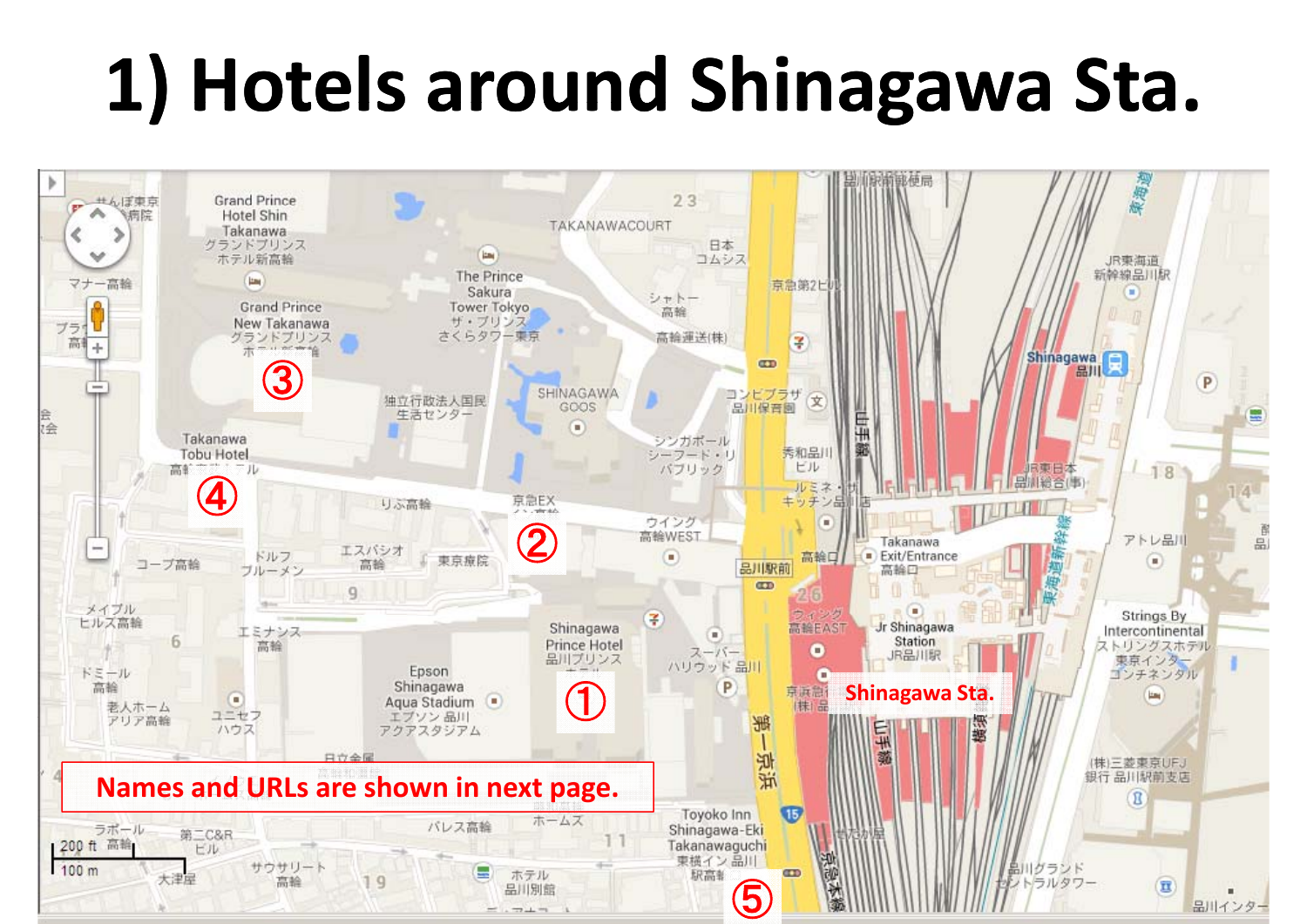# **1) Hotels and URL**

| $\bigcirc$        | <b>Shinagawa Prince Hotel</b><br>http://www.princehotels.com/en/shinagawa/                          |
|-------------------|-----------------------------------------------------------------------------------------------------|
| $\left( 2\right)$ | <b>Keikyu EX Inn</b><br>http://www.shinagawa.keikyu-exinn.co.jp/en/index.html                       |
| $\circled{3}$     | <b>Grand Prince Hotel New Takanawa</b><br>http://www.princehotels.com/en/newtakanawa/               |
| $\left( 4\right)$ | <b>Takanawa Tobu Hotel</b><br>http://www.tobuhotel.co.jp/takanawa/en/index.html                     |
| $\circledS$       | Toyoko Inn Tokyo Shinagawa-eki Takanawa-guchi<br>http://www.toyoko-inn.com/e_hotel/00029/index.html |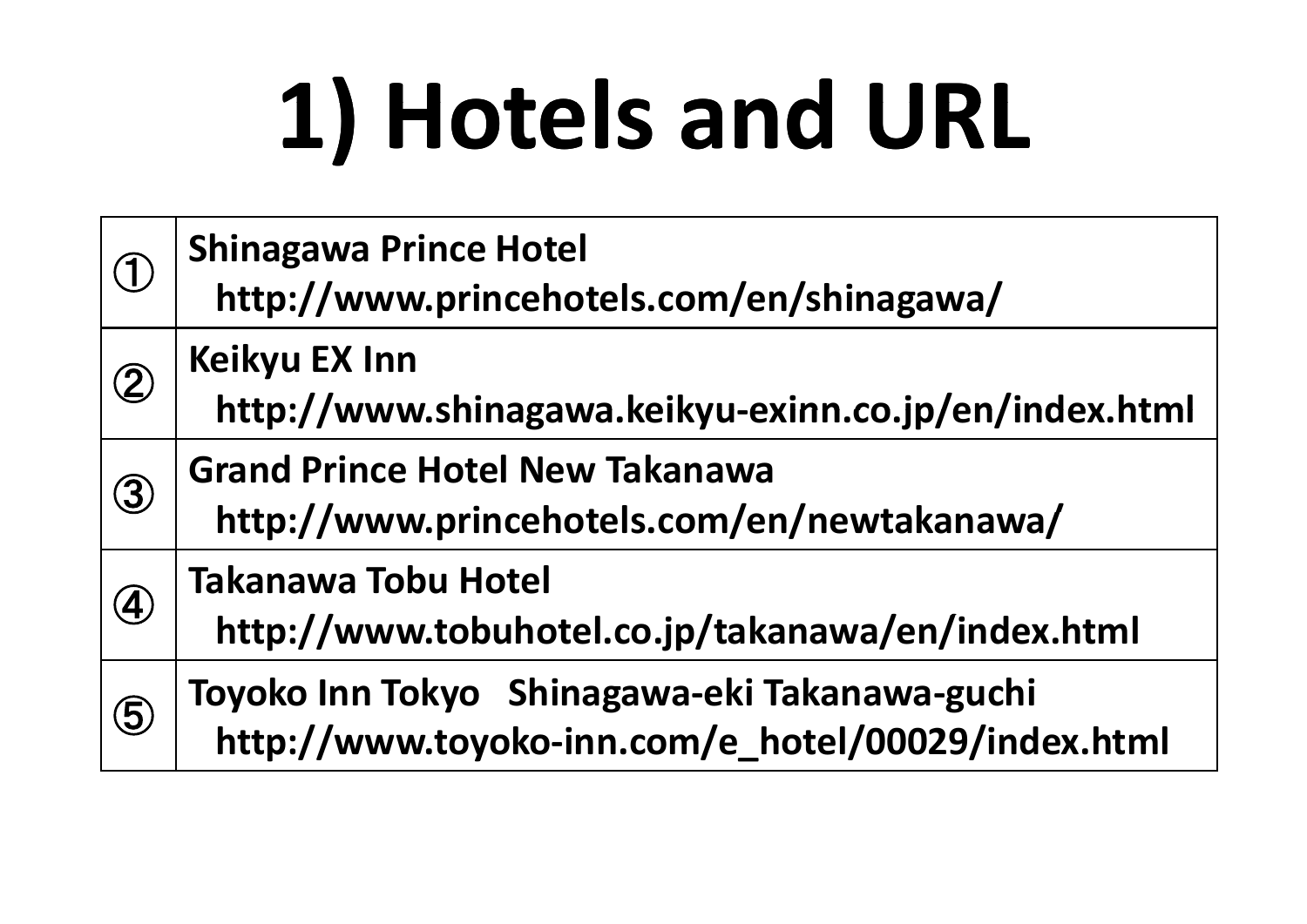## **2) Hotels around other stations**

#### **It takes about 5 minutes from Shinagawa Sta.**

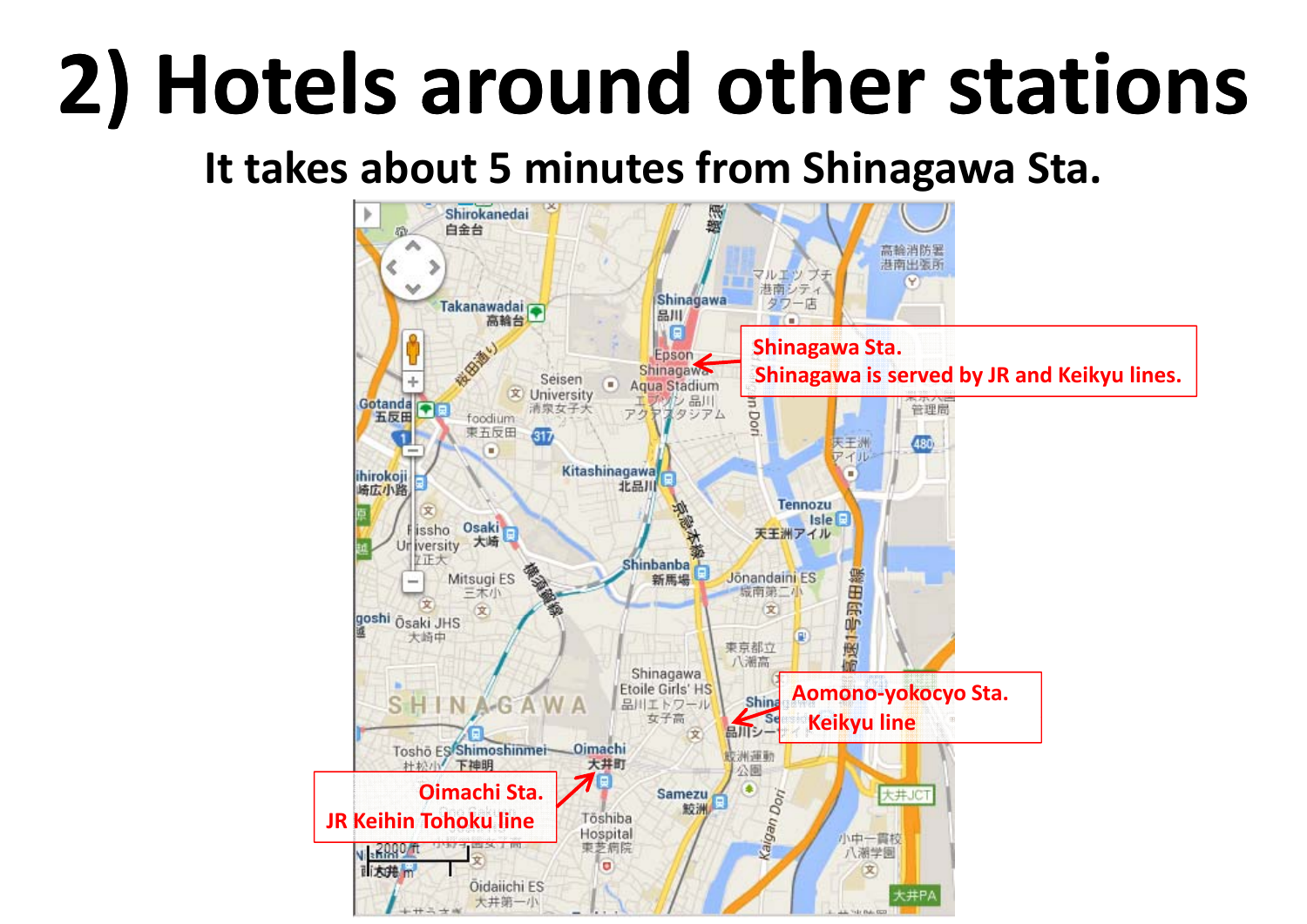**6 Toyoko Inn Tokyo Shinagawa Oimachi**<br>http://www.toyoko-inn.com/e\_hotel/00146/index.html

 $\odot$  | Toyoko Inn Tokyo Shinagawa Aomono-yokocho-eki<br>http://www.toyoko-inn.com/e\_hotel/00049/index.html

Shinagawa sta.1 Line **Train shed** onoku Oimachi Line Rinkai Line **ItoYokado** Tokyo Mitsubishi UFJ Bk. **Oimachi** Sta. Nippn Rentacar Police Box<sup>®</sup> TOYOKO=INN **Shinagawa** LABI Hankyu **Oimachi** Omori sta.  $100n$ 

**2 minutes walk from the Oimachi Station on the JR Keihin Tohoku.**



**Located only 0 minutes' walk to Keikyu Line Aomono‐yokocho station**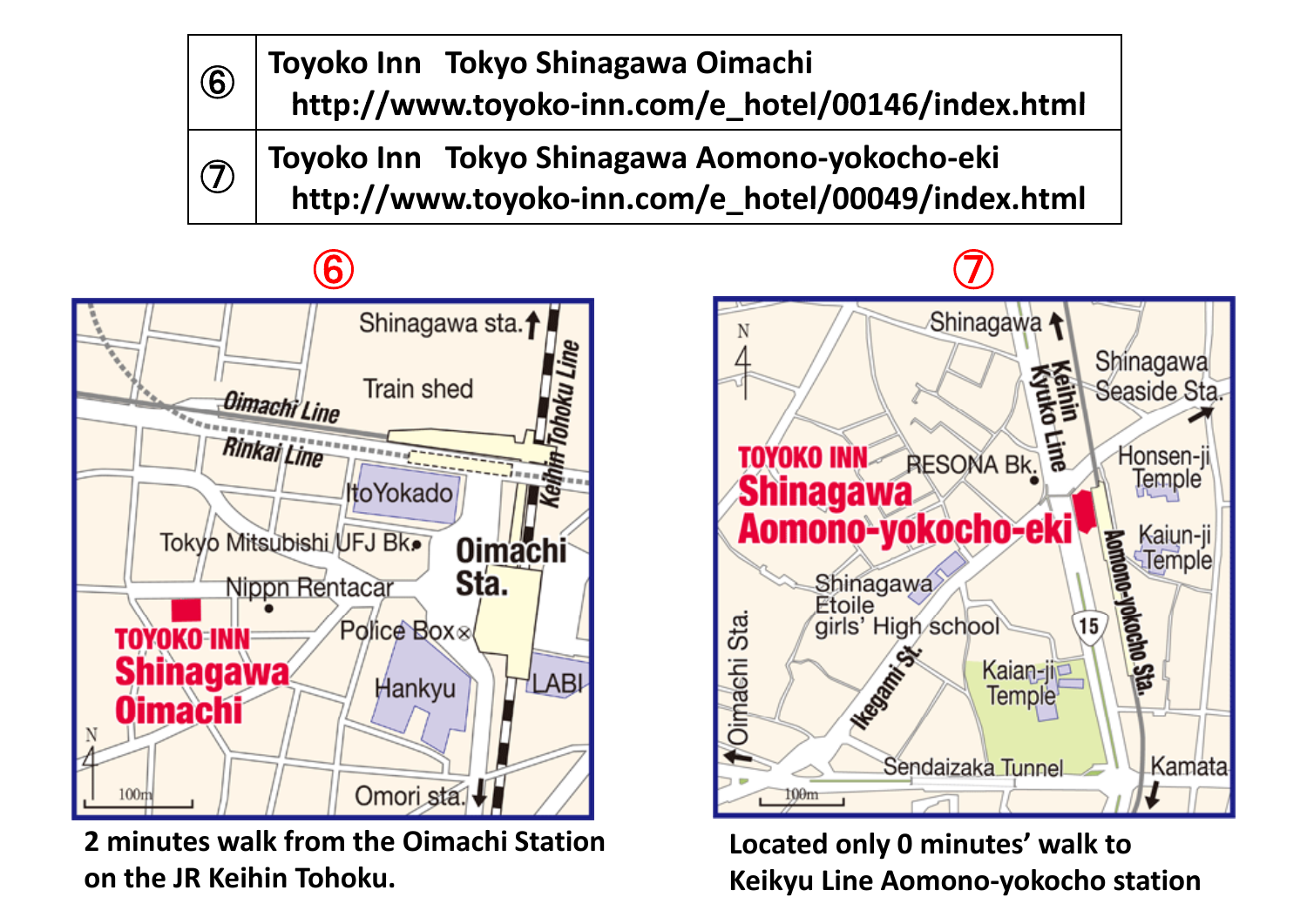#### <sup>⑧</sup> **Ours Inn Hankyu http://www.hankyu‐hotel.com/cgi‐bin2/cms2/index\_en.cgi?hid=09oursinnh**